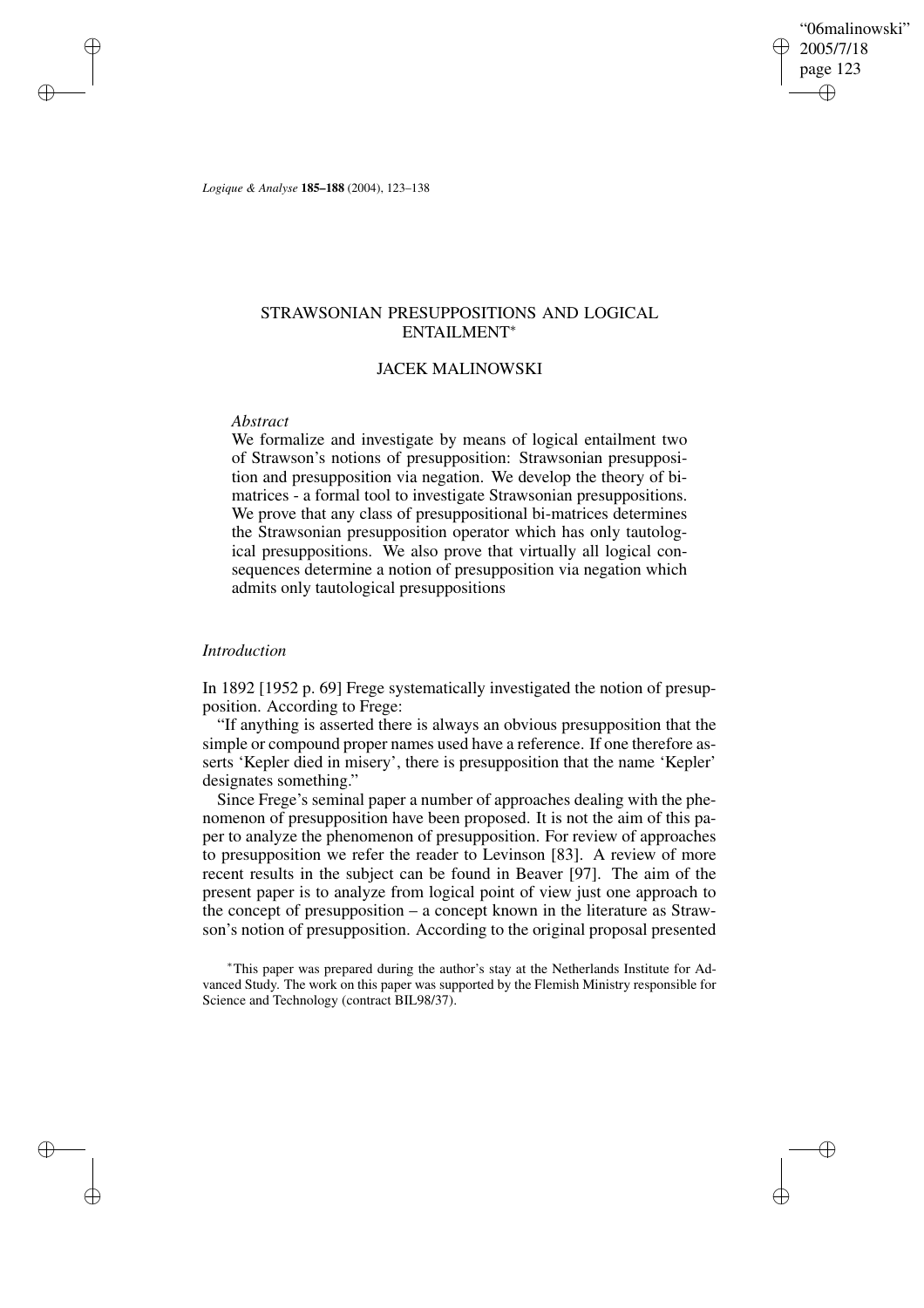"06malinowski" 2005/7/18 page 124 ✐ ✐

✐

✐

### 124 JACEK MALINOWSKI

by Strawson in [49] (p. 175): "a statement S presupposes a statement  $S'$  if and only if the truth of  $S'$  is a precondition of the truth-or-falsity of  $S''$ . The *Strawsonian presupposition* is usually considered in the literature in the following form: P presupposes  $Q$  if and only if  $Q$  is true on condition that  $P$ is true or  $P$  is false.

Under very weak additional assumptions the definition above is equivalent to the following concept of *presupposition via negation* - P presupposes Q if and only if P entails Q and  $\neg P$  entails Q.

David Beaver [97] (p. 948) formulates *three-valued Strawsonian presupposition* by means of three-valued possible worlds semantics: P presupposes Q if and only if for all possible worlds  $w$  if P is true or false in the world  $w$ then  $Q$  is true in the world w. Any sentence  $P$  may take in a world w any of the three semantic values: true, false and undefined.

*Strawsonian presupposition* is based on two other notions: a logical entailment and logical value of falsity, while the *presupposition via negation* depends on a logical entailment and the negation connective. In this paper we formalize in a general way both of the definitions. In the first section we develop the theory of bi-matrices and operations determined by them. In the second section we use bi-matrices as a tool to formalize Strawsonian presupposition. We prove that for broad classes  $K$  of bi-matrices the notion of presupposition determined by this class has the unwanted property that all the sentences have only tautological presuppositions (theorems 8 and 9). The class  $K$  contains, among others, bi-matrices determining all the logics expressed in the language of classical logic and contained in the classical logic (theorem 6).

The rest of the second section concerns presupposition via negation. For a given logical consequence operation  $C$  defined in a sentential language with the negation  $\neg$  we say that P C-presupposes Q if and only if  $Q \in C(P)$  and  $Q \in C(\neg P)$ . We introduce the notion of a sub-classical logic. A logic is sub-classical if and only if limiting its language to classical connectives we obtain the logic weaker (as a consequence operation) than the classical logic. For example, all the logics obtained from the classical logic by means of adding new operators are sub-classical. We prove that for any sub-classical consequence operation any sentence of classical logic has only tautological presuppositions (theorem 13).

The notions of Strawsonian presupposition and that of presupposition via negation have different but overlapping domains. It is easy to prove that these notions are equivalent in the common part of their domains.

✐

✐

✐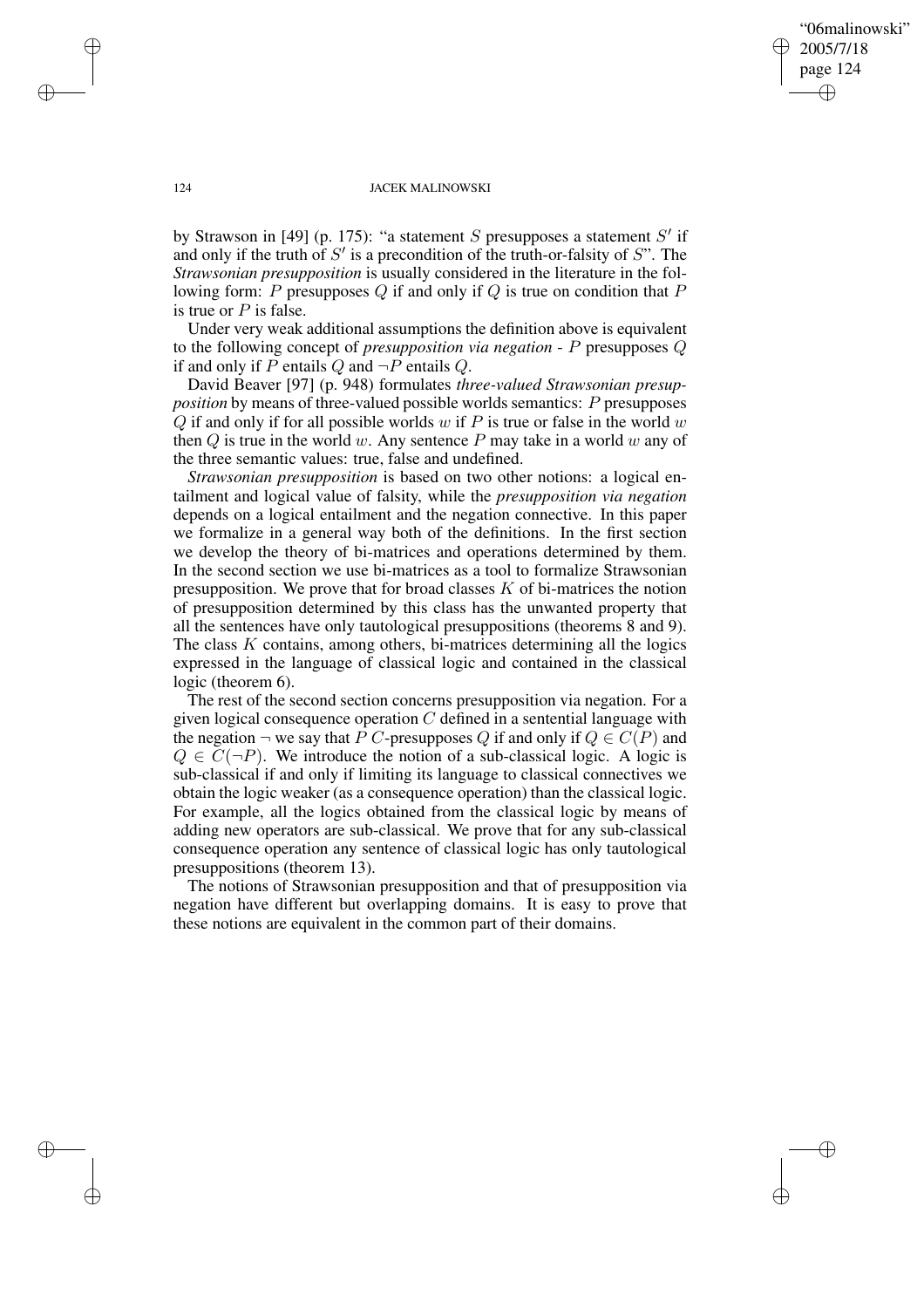"06malinowski" 2005/7/18 page 125

✐

✐

✐

✐

# 1. *Operations and bi-matrices*

✐

✐

✐

✐

By a *sentential language* we shall mean an absolutely free algebra  $S =$  $(S, f_1, ..., f_n)$  freely generated by an infinite, countable set  $Var(S)$  of *sentential variables*. The operations  $f_1, ..., f_n$  of the algebra S will be called connectives. We shall assume that the language has a finite number of connectives. The elements of S will be called *sentences* or *formulas*. By a *substitution* in S we mean any endomorphism  $e \in End(S)$ , i.e. any homomorphism of the language S onto itself. We will say that a set X is *closed under substitutions* if and only if for any substitution  $e, e(X) \subseteq X$ .

Let a language  $S$  be given. A function:

 $C: S \supseteq X \longmapsto C(X) \subseteq S$ ,

satisfying conditions:  $X \subseteq C(X)$ , if  $X \subseteq Y$ , then  $C(X) \subseteq C(Y)$ ,  $CC(X) = C(X)$  will be called a *consequence operation*. If, in addition,  $e(C(X)) \subseteq C(e(X))$  for any substitution e in S and any set  $X \subseteq S$ , then  $\hat{C}$  will be called a *structural consequence operation* or a *logic*. A logic  $C'$ is called *stronger or equally strong* than a logic C (we write  $C \leq C'$ ) if for any set of sentences  $X \subseteq S$ , we have  $C(X) \subseteq C'(X)$ .

*A logical matrix* is a pair  $M = (A, D)$ , where A is an abstract algebra and D — a subset of the set A. The algebra A is called an *algebra of a matrix* M, the set D will be called a *set of designated elements*.

Two matrices  $M = (A, D)$  and  $N = (B, E)$  are called *similar* if the algebras  $A$  and  $B$  are of the same type. Let  $S$  be a sentential language. We shall call a matrix  $M = (A, D)$  a *matrix for the language* S if the algebras A and S are of the same type. Any class K of matrices for a language S we shall call a *matrix semantics* for S. In the remaining part of this work by a class of matrices we shall always mean a class of matrices that are of the same type. If  $M = (A, D)$  is a matrix for S, then the elements of the set  $Hom(S, A)$  of homomorphisms of the language S into the algebra A will be called *valuations* of S into A.

Every semantics K for S determines a function  $Cn<sub>K</sub>$  :  $P(S) \rightarrow P(S)$ in the following way:  $\alpha \in Cn_{\mathsf{K}}(X)$  if and only if for every matrix  $M =$  $(A, D) \in K$  and every valuation  $v \in Hom(S, A)$ , if  $v(X) \subseteq D$ , then  $v(\alpha) \in K$ D. It is easy to prove that the function  $Cn<sub>K</sub>$  is a structural consequence operation on S.

We say that a logic C is *strongly complete* relative to a semantics K for S, if  $C = Cn_{\mathsf{K}}$ . A semantics K is *strongly adequate* for a logic C if C is strongly complete relative to K.

Let C be a logic. For any  $X \subseteq S$  a matrix:  $L_X = (S, C(X))$  is called a *Lindenbaum matrix* for C. The class of matrices  $\mathsf{L}_C = \{L_X : X \subseteq L\}$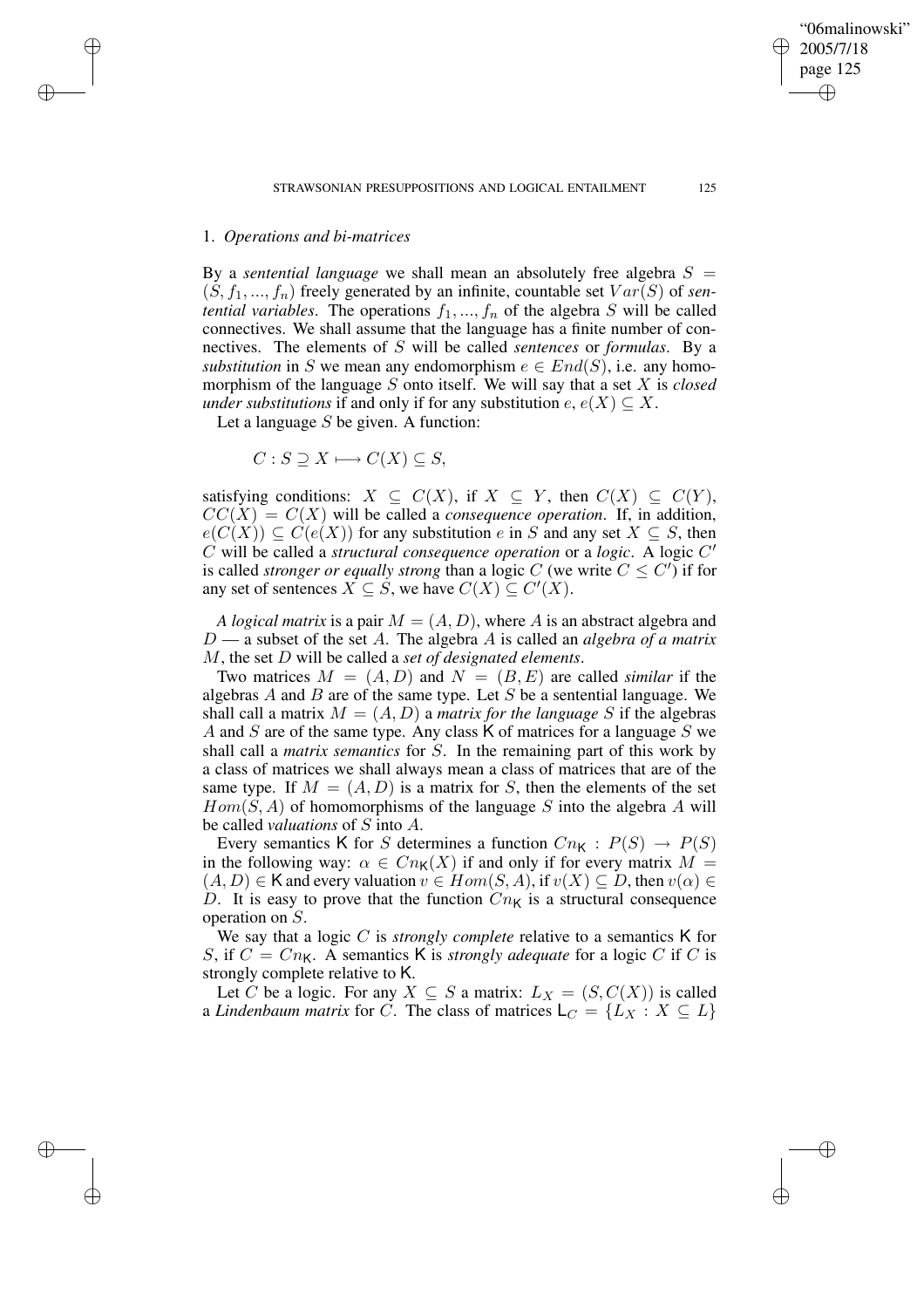## "06malinowski" 2005/7/18 page 126 ✐ ✐

✐

✐

#### 126 JACEK MALINOWSKI

will be called the *Lindenbaum bundle* for C. One can prove that every logic is strongly complete relative to the Lindenbaum bundle  $L_C$  (see Wójcicki [87]).

Let C be a logic. We shall call a matrix M a C-matrix, if  $C \leq Cn_M$ . A class of all C-matrices will be denoted by  $Mod(C)$ . Of course  $\mathsf{L}_C \subseteq$  $Mod(C)$ . Every logic C is strongly complete relative to a class  $Mod(C)$ . There exists a one–to–one correspondence between classes  $Mod(C)$  and logics.

For the theory of logical matrices we refer the reader to R. Wójcicki [87], J. Malinowski [89] and J. Czelakowski [01]. Some results and notions concerning logical matrices will be generalized in the next section. In this section we will present only some properties of sub-matrices and matrix congruences which will be used in this paper.

By an *operation* we mean any function of the form:

$$
F: S \supseteq X \longmapsto F(X) \subseteq S,
$$

An operation satisfying the condition  $X \subseteq F(X)$  will be called *inclusive*. An operation satisfying the condition if  $X \subseteq Y$ , then  $F(X) \subseteq$  $F(Y)$  will be called *monotonic*. An operation will be called *idempotent* if and only if it satisfies the condition  $\overline{FF}(X) = F(X)$ . An operation is called *structural* if and only if it satisfies the condition: if  $P \in F(X)$  then any substitution of P belongs to  $F(Y)$ , where Y is a set of all respective substitutions of sentences from the set  $X$ .

By a *bi-matrix* we mean a triple  $M = (A, D, E)$  where A is an abstract algebra, D and E are subsets of  $A$  – two sets of designated elements of M. We will say that two bi-matrices are similar if and only if their underlying algebras are of the same type (i.e. have the same operations). By a *valuation* of S in a bi-matrix M we mean any homomorphism of the language S into the algebra A of the matrix M.

G. Malinowski [90] introduced the notion of  $q$ -matrices. He considered q-matrices as a formal tool for study of logics of acceptance and rejection. The notion of bi-matrices is a generalization of the notion of  $q$ -matrices. One can easily check that any q-matrix is equivalent to some bi-matrix  $(A, D, E)$ such that  $E \subseteq D$ .

Every class of bi-matrices K determines a function  $Fn_K : P(S) \to P(S)$ defined in the following way:  $P \in Fn_K(X)$  if and only if for every bi-matrix  $M = (A, D, E) \in \mathsf{K}$  and every valuation v, if  $v(X) \subseteq D$ , then  $v(P) \in E$ . If a class K consist of single bi-matrix M, then we will write  $Fn_M$  instead of  $Fn_{\{M\}}$ .

It is easy to check that  $Fn<sub>K</sub>$  is a structural, monotonic operation.

✐

✐

✐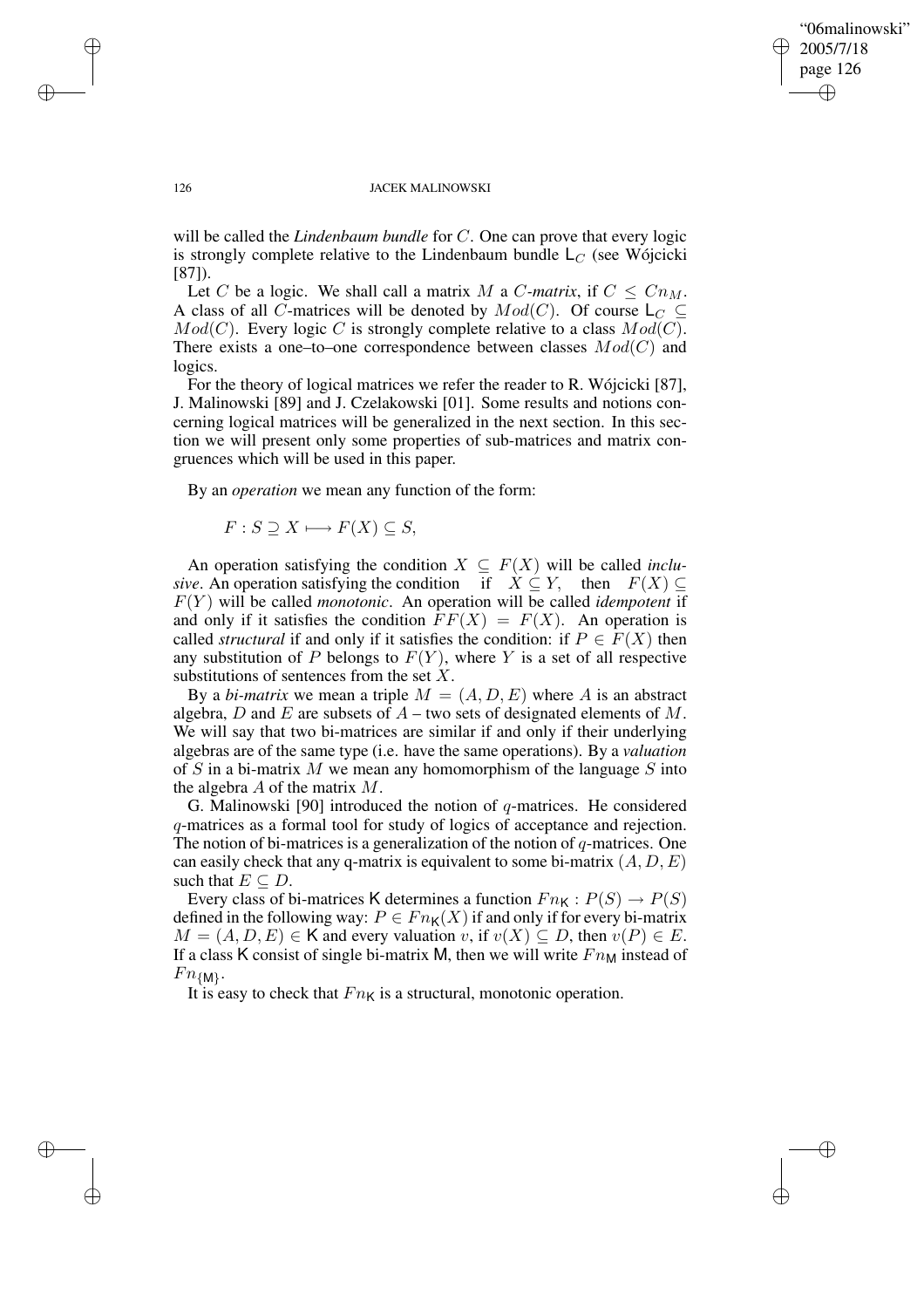✐

We say that an operation F is *strongly complete* relative to a class of bimatrices K for S, if  $F = Fn_K$ . A class K of bi-matrices is *strongly adequate* for an operation F if F is strongly complete relative to K.

✐

✐

✐

✐

Let F be an operation. For any  $X \subseteq S$  a bi-matrix  $L_X = (S, X, F(X))$ will be called a *Lindenbaum bi-matrix* for F. The class of bi-matrices  $L_F =$  ${L_X : X \subseteq S}$  will be called the *Lindenbaum bi-bundle* for *F*.

*Theorem 1*: *Any structural monotonic operation* F *is strongly complete relative to the Lindenbaum bi-bundle*  $\mathsf{L}_F$ *.* 

*Proof.* Suppose that F is structural and monotonic. We will prove that  $F =$  $Fn_{\mathsf{K}}$  for  $\mathsf{K} = \{M : M = (S, X, F(X)), X \subseteq S\}.$ 

Suppose that  $P \in F(X)$ . Given any  $M = (S, Y, F(Y)) \in K$  and any valuation  $v : S \longrightarrow S$  such, that  $v(X) \subseteq Y$  then by monotonicity and structurality we have  $v(P) \in v(F(X)) \subseteq F(v(X)) \subseteq F(Y)$ .

Now suppose that  $P \notin F(X)$ . Let us consider the matrix  $(S, X, F(X))$ and the identity function id as a valuation, then obviously  $id(X) \subseteq X$  but  $id(P) \notin F(X)$ , and hence  $P \notin Fn_K(X)$ .

*Theorem* 2: *Given a bi-matrix*  $M = (A, D, E)$ *. a) If*  $D \subseteq E$  *then*  $Fn_M$  *is inclusive b*) If  $E \subseteq D$  then  $Fn_M$  is idempotent *c)* If  $D = E$  then  $F n_M$  is a structural consequence operation.

*Proof.* a) Let us assume that  $D \subseteq E$ , then for any valuation  $v : S \longrightarrow A$ such that  $v(X) \subseteq D$  we have  $v(X) \subseteq E$ . Hence  $X \subseteq Fn_M(X)$ . b) Assume that  $E \subseteq D$ . Let us note that for any valuation  $v : S \longmapsto A$  such that  $v(X) \subseteq D$  we have  $v(Fn_M(X)) \subseteq E \subseteq D$ .

Suppose that  $P \notin F_n(M)$ , then there exists a valuation  $v : S \longrightarrow A$ such, that  $v(X) \subseteq D$  and  $v(P) \notin E$ . From the remark above we have  $v(Fn_M(X)) \subseteq D$ . Hence  $P \notin Fn_MFn_M(X)$ . c) is an immediate consequence of a) and b).  $\Box$ 

The notion of bi-matrix can serve as a tool not only for the description of the notion of logical entailment but also for the investigation of other notions. One of them is the operator of presupposition. In the next section we will investigate it in detail. We shall consider it here just as an illustration of the notion of bi-matrix.

The operation Pr of presupposition is defined by means of the bi-matrix  $Bm$ (sk3) = (sk3, {0, 1}, {1}), where sk3 denotes the strong three-valued Kleene algebra with operations of  $\rightarrow \wedge$ ,  $\vee$  and  $\neg$  defined in the following way: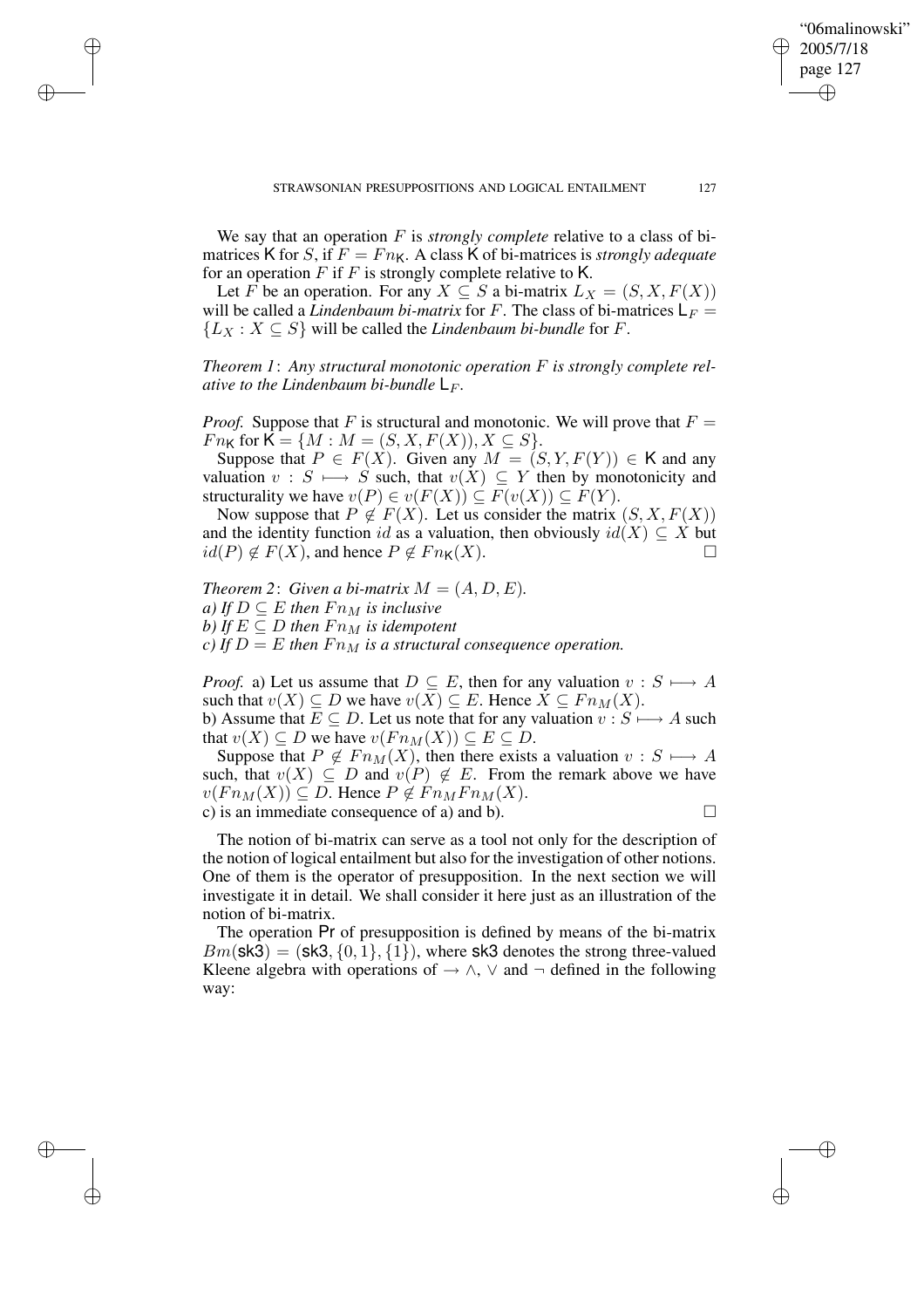✐

### 128 JACEK MALINOWSKI

sk3

|                            |  | $\vee$ 0 1/2 1 $\wedge$ 0 1/2 1 |                      |  |  | $\rightarrow$ 0 1/2 1 $\rightarrow$ |  |
|----------------------------|--|---------------------------------|----------------------|--|--|-------------------------------------|--|
| $0 \t 0 \t 1/2 \t 1$       |  |                                 |                      |  |  | $0 \mid 1 \mid 1 \mid 1$            |  |
| $1/2$ $1/2$ $1/2$ 1        |  |                                 | $1/2$ 0 $1/2$ $1/2$  |  |  | $1/2$ $1/2$ $1/2$ $1$ $1/2$         |  |
| $1 \mid 1 \quad 1 \quad 1$ |  |                                 | $1 \t 0 \t 1/2 \t 1$ |  |  | $1 \mid 0 \mid 1/2 \mid 1 \mid 0$   |  |

Thus  $P \in Pr(X) = Fn_{Bm}(sk3)}(X)$  if and only if for any bi-valuation v such, that  $v(X) \subseteq \{0, 1\}$  we have  $v(P) = 1$ .

One can interpret the operation Pr in the following way:  $P \in Pr(X)$ means that  $P$  is true provided all the sentences from the set  $X$  have the classical logical values (i.e. are true or are false). Such a meaning perfectly mirrors Strawson's [49] approach to presupposition. We leave the discussion of presuppositions to the last section.

The notion of operation can be obviously considered as a generalization of logical consequence operation and the notion of bi-matrix as a generalization of logical matrix. Most of the notions introduced above for the consequence operation can be generalized for operations.

Suppose that  $F$  is a structural and monotonic operation. We shall call a bi-matrix M a F-bi-matrix, if for any set  $X F(X) \leq F n_M(X)$ . The class of all F-bi-matrices will be denoted by  $Bimod(F)$ .

Of course any Lindenbaum bi-matrix for F is F-bi-matrix:  $L_F \subseteq Bimod$  $(F)$ . So, from theorem 1 we can conclude that:

*Corollary 3*: *Every structural and monotonic operation* F *is strongly complete relative to the class* Bimod(F)*. Moreover, given two monotonic structural operations*  $F_1$  *and*  $F_2$ *, for*  $F_1 = F_2$  *it is necessary and sufficient that*  $Bimod(F_1) = Bimod(F_2)$ .

According to Corollary 3 there exists one-to-one correspondence between classes  $Bimod(C)$  and structural monotonic operations. This result is closely parallel to the respective characterization of structural consequences by means of logical matrices. One can develop the theory of bi-matrices parallel to the respective results on logical consequence. We leave this task for another paper and concentrate on the properties of bi-matrices which are important for investigating presuppositions.

The bi-matrix  $M = (A_1, D_1, E_1)$  will be called a *sub-bi-matrix* of the bimatrix  $N = (A_2, D_2, E_2)$ , in symbols  $M \subseteq N$ , if  $A_1$  is a subalgebra of the algebra  $A_2$  and also  $D_1 = A_1 \cap D_2$ ,  $E_1 = A_1 \cap E_2$ .

The following theorem generalizes well know property of logical matrices.

*Theorem 4*: *Let* M, N *be bi-matrices for a language* S*. If* M *is a sub-bimatrix of a bi-matrix* N, *then*  $Fn_N \leq Fn_M$ .

✐

✐

✐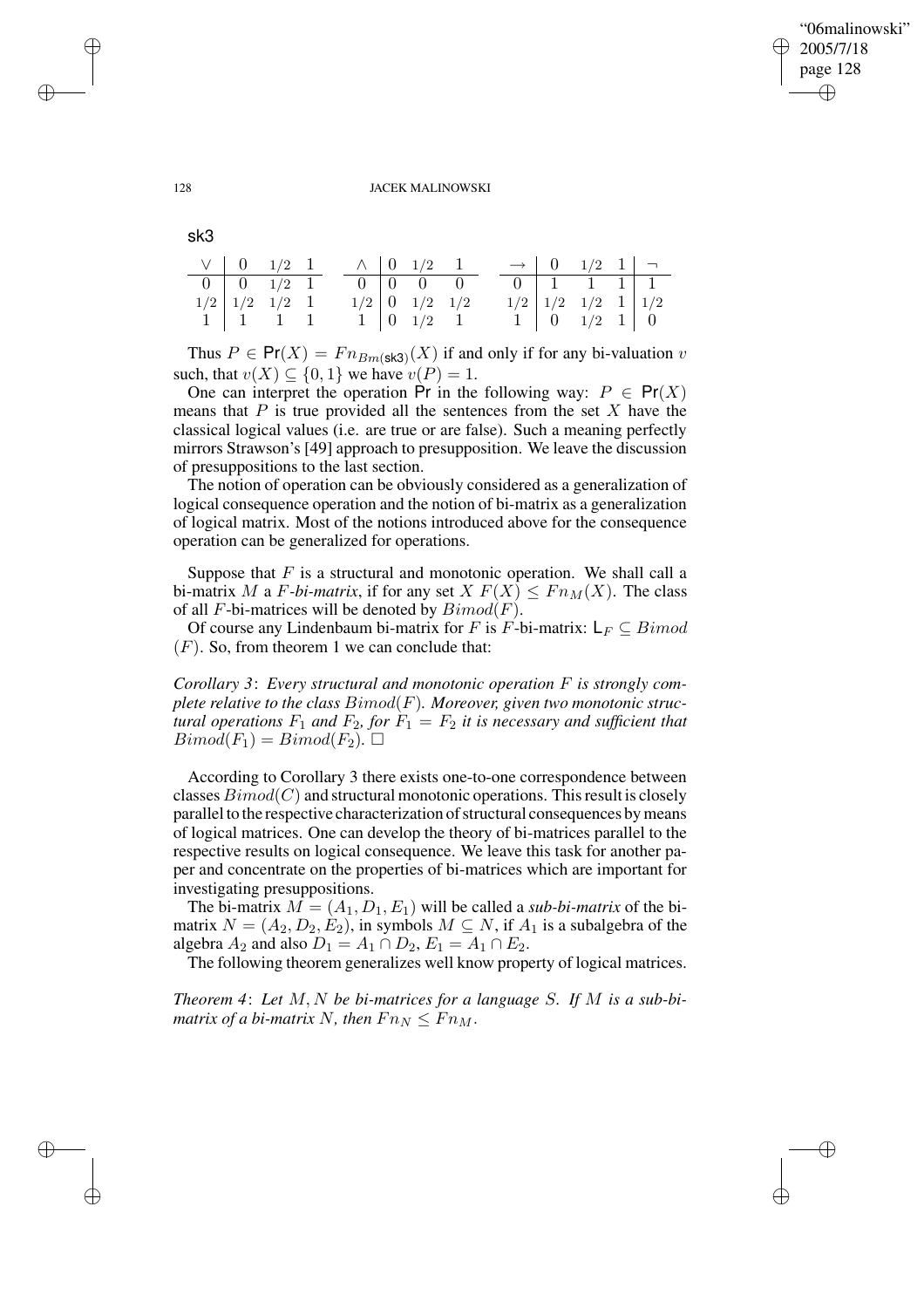✐

*Proof.* Let  $M = (A_1, D_1, E_1)$  be a sub-bi-matrix of  $N = (A_2, D_2, E_2)$ . Suppose that  $\alpha \in F_{n}(X)$ . Then for any valuation v of S into  $A_2$  such that  $v(X) \subseteq D_2$  we have  $v(\alpha) \in E_2$ . We have to prove that for any valuation  $\overline{v}$  of S into  $A_1$  such that  $\overline{v}(X) \subseteq D_1$  we have  $\overline{v}(\alpha) \in E_1$ . Let id denote the identical embedding of  $A_1$  into  $A_2$ . Given any valuation  $\overline{v}$  of S into A<sub>1</sub> such that  $\overline{v}(X) \subseteq D_1$ , then  $id \circ \overline{v}$  (a composition of id and  $\overline{v}$ ) is a valuation of S into  $A_2$  such that  $id \circ \overline{v}(X) \subseteq D_2 \cap A_1 = D_1$ : Hence  $\overline{v}(\alpha) \subseteq E_2 \cap A_1 = E_1.$ 

### 2. *Presuppositions*

✐

✐

✐

✐

Let us consider the following definition of presupposition which mirrors the idea presented by Strawson ([49] pp. 175–176):

(1) P presupposes Q if and only if the truth of  $Q$  is a precondition of the truth-or-falsity of P.

According to (1) Q has to be true in order for P be true or false. Assuming also the bivalence principle  $(5)$  we obtain that  $Q$  has to be true independently of the logical value of  $P$ , hence  $Q$  is a tautology. Below we will present this argument in a formal way. That fact is well known. Levinson [83] pp. 175–176 presented it in detail and then states that: "It has been shown that perfectly well-behaved logic with three values can be constructed and it could be claimed that such a logical systems are (by virtue of their ability to handle presupposition) a notable advance in models of natural language semantics." We are going to show that Levinson is mistaken, at least in the case of sentential logic. Introducing a third logical value does not save the Strawson definition. Surprisingly, it appears that also without assuming (5) the only presuppositions admitted by (1) are classical tautologies.

Strawson's definition formulated in (1) makes the notion of presupposition depend on the notion of logical entailment. We will investigate the relation between logical entailment and presupposition defined by it. Suppose that C is a logic (structural consequence operation). Then the part of (1) consisting of "if P is true then Q is true" can be obviously formulated by means of  $Q \in$  $C(P)$ . The remaining part "if P is false then Q is true" is more complicated. Any inference with a false premise is valid. For this reason, in order to use here the notion of entailment, we have to use the notion of negation. Suppose then, that the language of C contains a negation connective  $\neg$  then (1) might be expressed as:

(2) P C-presupposes Q if and only if  $Q \in C(P)$  and  $Q \in C(\neg P)$ .

The minimal assumption on the negation operator  $\neg$  is that it is an unary operator in a given language satisfying the condition (3) below. (3) is weaker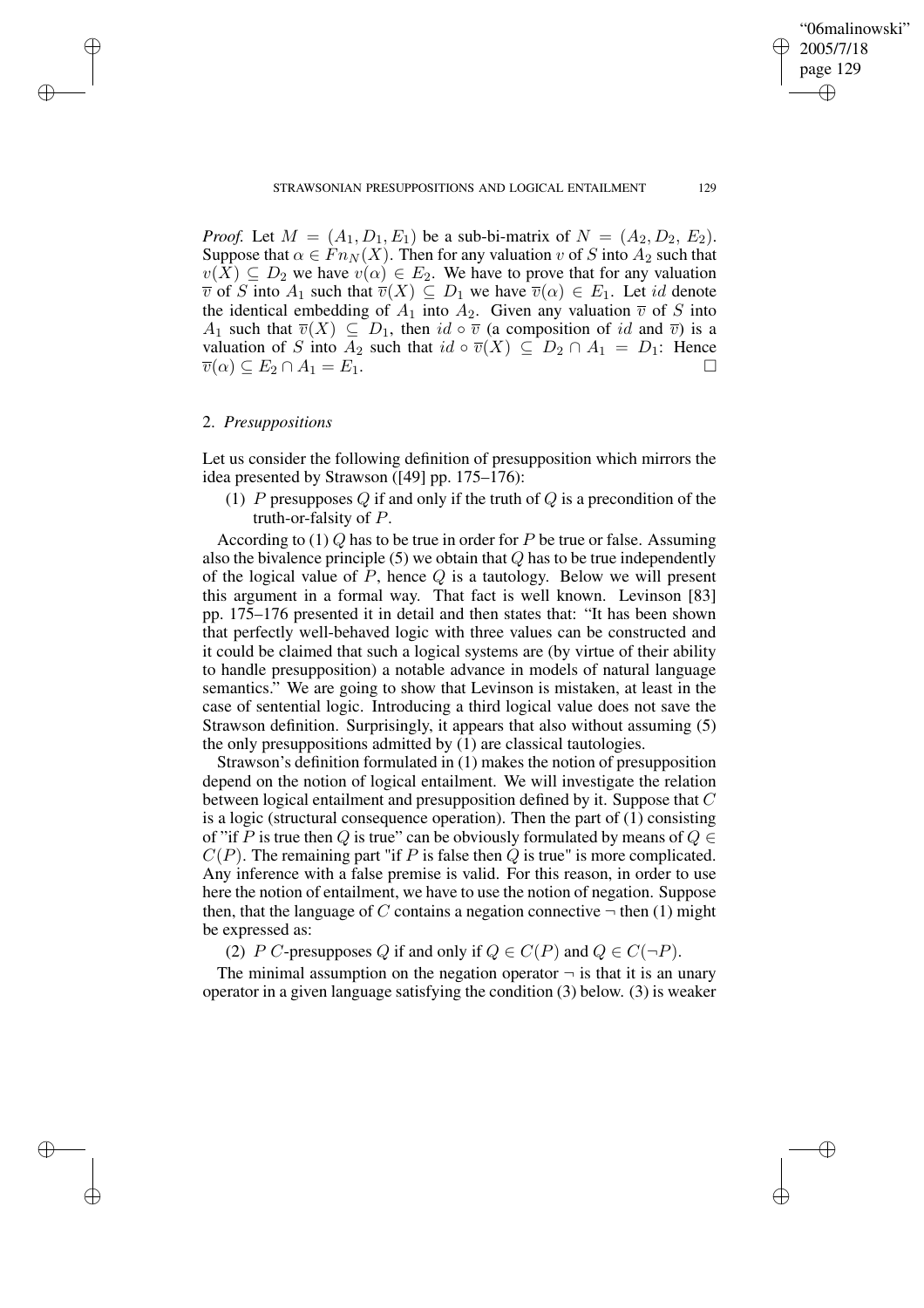# "06malinowski" 2005/7/18 page 130 ✐ ✐

✐

✐

### 130 JACEK MALINOWSKI

than the condition (4) satisfied by the classical negation, as well as, among others, by the negation connectives in many-valued logics.

- (3) If P is false then  $\neg P$  is true.
- (4)  $\neg P$  is true if and only if P is false.
- (5) Any sentence  $P$  is either true or false.

The notion of presupposition defined by means of (2) will be called *presupposition via negation*. It depends strictly on the logical consequence operation and can be applied only for logical consequences with a negation connective satisfying (3). In general it does not yield a method to find out the presupposition of many sentences.

Strawson's definition (1) can be approached also in other, more general and perhaps more direct way by means of bi-matrices. Let's consider the operator  $Fn$  of presupposition in the following intuitive sense: For a given set X of sentences the set  $Fn(X)$  consists of all the sentences Q which are presuppositions of all the sentences from the set  $X$ . The formalization of (1) in terms of the operator  $Fn$  employs three notions: logical entailment and two classical logical values. The same notions are employed in the operation determined by the definition of bi-matrix: Let  $Bm(2)$  denotes bi-matrix  $(2, \{0, 1\}, \{1\})$ , where 2 is a two-element Boolean algebra. We will call bi-matrix Bm(2) *the classical presuppositional bi-matrix*. The operation  $Fn_{Bm(2)}(X)$  determined by  $Bm(2)$  formalizes intuitions expressed by (1) with the assumption of (5). Thus  $P \in F_{nBm(2)}(X)$  if and only if P is true provided all the sentences from  $X$  are true or false. Unfortunately this operation contradicts the usual sense of the notion of presupposing, since we have:

# *Theorem 5: For any set of sentences X the set*  $Fn_{Bm(2)}(X)$  *is equal to the set of all classical tautologies.*

*Proof.* Suppose that  $P \in F_{n B_m(2)}(X)$ , then for any valuation v such, that  $v(X) \subseteq \{0,1\}$  we have  $v(P) = 1$ . But obviously any valuation satisfies the condition  $v(X) \subseteq \{0, 1\}$ . As a consequence for any valuation  $v, v(P) = 1$ , and hence  $P$  is a classical tautology.

Given any classical tautology P, obviously for any valuation  $v v(P) = 1$ , of course any valuation satisfies the condition  $v(X) \subseteq \{0,1\}$ , then  $P \in$  $Fn_{Bm(2)}(X)$ .  $(X)$ .

Theorem 5 proves that in classical logic there are no contingent presuppositions. Obviously it contradicts elementary intuitions concerning presuppositions and proves that Strawson's notion of presupposition makes no sense in classical sentential logic. A similar statement formulated in a slightly different formal setting has been proved in Kracht [93]. It is then necessary to

✐

✐

✐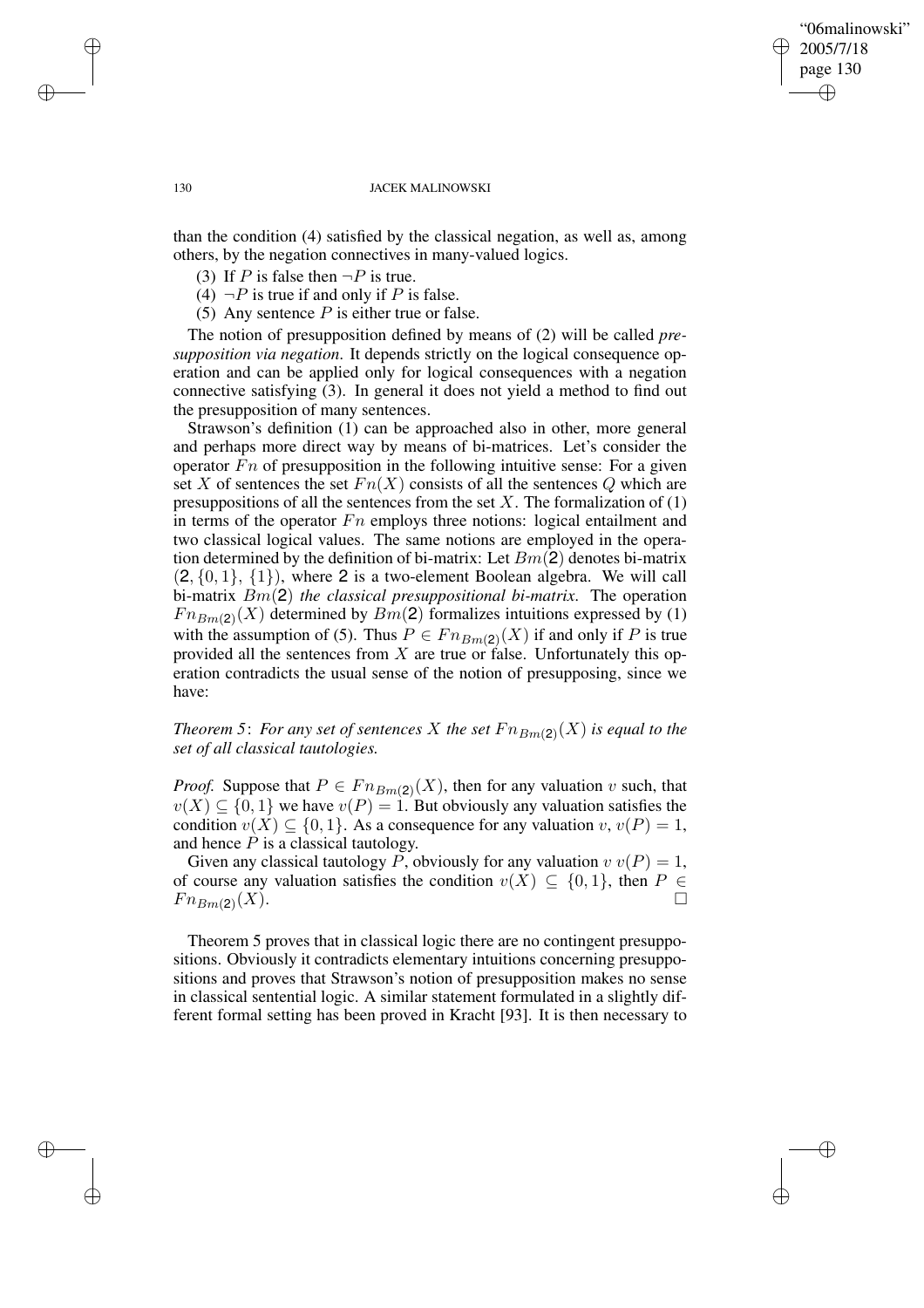reject the bivalence principle (5) and admit that besides of being true or false a given sentence can have some other logical value.

Let us note that  $(1)$  uses the notions of truth and falisty but does not exclude that there are some other logical values. It allows us to generalize the notion of classical presuppositional bi-matrix.

A bi-matrix Bm = (A, D, E) will be called a *presuppositional bi-matrix* if and only if the classical presuppositional bi-matrix  $Bm(2)$  is a sub-bimatrix of Bm and moreover  $D = \{1, 0\}$  and  $E = \{1\}$ , where 1 and 0 denote respectively unit and zero element of two element Boolean algebra 2. We suppose a class of presuppositional bi-matrices K. By the *presupposition operator* we will mean the operator  $Fn_K$ .

By a *Strawsonian presupposition* we mean any presupposition operator.

We will not discuss here what the status of other logical values is and in what extent it is justified to use the name "logical value" for the third element of the algebra sk3 or to other elements of given bi-matrix. By the *classical logical value* we mean just 1 and 0 — the truth and the false, while by *logical value* we mean any element of a given bi-matrix. Then classical logical values are logical values but there exist many non-classical logical values.

The original Strawsonian definition of presupposition (Strawson [49] pp. 174–176) explicitly introduces a kind of third logical value into the trichotomy: true, false, meaningless. The idea of interpretation of Strawson's definition in many-valued logics has been extensively elaborated. We refer the reader to Beaver [97] for a review of three and four-valued logical systems interpreting Strawson's presupposition.

We will now introduce two algebras determining well known three-valued logics. Let lu3 denote the three valued Łukasiewicz algebra which differs from sk3 only by the value of  $1/2 \rightarrow 1/2 = 1$ . By wk3 we mean the following weak Kleene three-valued algebra. Precisely:

| ٠ |
|---|
| w |
|   |
| I |
|   |

✐

✐

|  |  | $V \begin{bmatrix} 0 & 1/2 & 1 \\ A & 0 & 1/2 & 1 \end{bmatrix}$ $\wedge \begin{bmatrix} 0 & 1/2 & 1 \\ A & 0 & 1/2 & 1 \end{bmatrix}$ |  |  |  |  |  |
|--|--|----------------------------------------------------------------------------------------------------------------------------------------|--|--|--|--|--|
|  |  | $0 \t 0 \t 1/2 \t 1 \t 0 \t 0 \t 1/2 \t 0 \t 0 \t 1 \t 1/2 \t 1 \t 1$                                                                  |  |  |  |  |  |
|  |  | $1/2$ $1/2$ $1/2$ $1/2$ $1/2$ $1/2$ $1/2$ $1/2$ $1/2$ $1/2$ $1/2$ $1/2$ $1/2$ $1/2$                                                    |  |  |  |  |  |
|  |  | $1 \mid 1 \quad 1/2 \quad 1 \quad 1 \mid 0 \quad 1/2 \quad 1 \quad 1 \mid 0 \quad 1/2 \quad 1 \mid 0$                                  |  |  |  |  |  |

lu3

✐

✐

|                                                   |                          | $\vee$ 0 1/2 1 $\wedge$ 0 1/2 1 |                      |  |  | $\rightarrow$ 0 1/2 1 $\rightarrow$ |  |
|---------------------------------------------------|--------------------------|---------------------------------|----------------------|--|--|-------------------------------------|--|
| $\boxed{0}$ $\boxed{0}$ $\boxed{1/2}$ $\boxed{1}$ |                          |                                 | $\boxed{0}$ 0 0 0    |  |  | $0 \mid 1 \mid 1 \mid 1 \mid 1$     |  |
|                                                   | $1/2$ $1/2$ $1/2$ $1$    |                                 | $1/2$ 0 $1/2$ $1/2$  |  |  | $1/2$ $1/2$ $1$ $1$ $1/2$           |  |
|                                                   | $1 \mid 1 \mid 1 \mid 1$ |                                 | $1 \t 0 \t 1/2 \t 1$ |  |  | $1 \mid 0 \mid 1/2 \mid 1 \mid 0$   |  |

"06malinowski" 2005/7/18 page 131

✐

✐

✐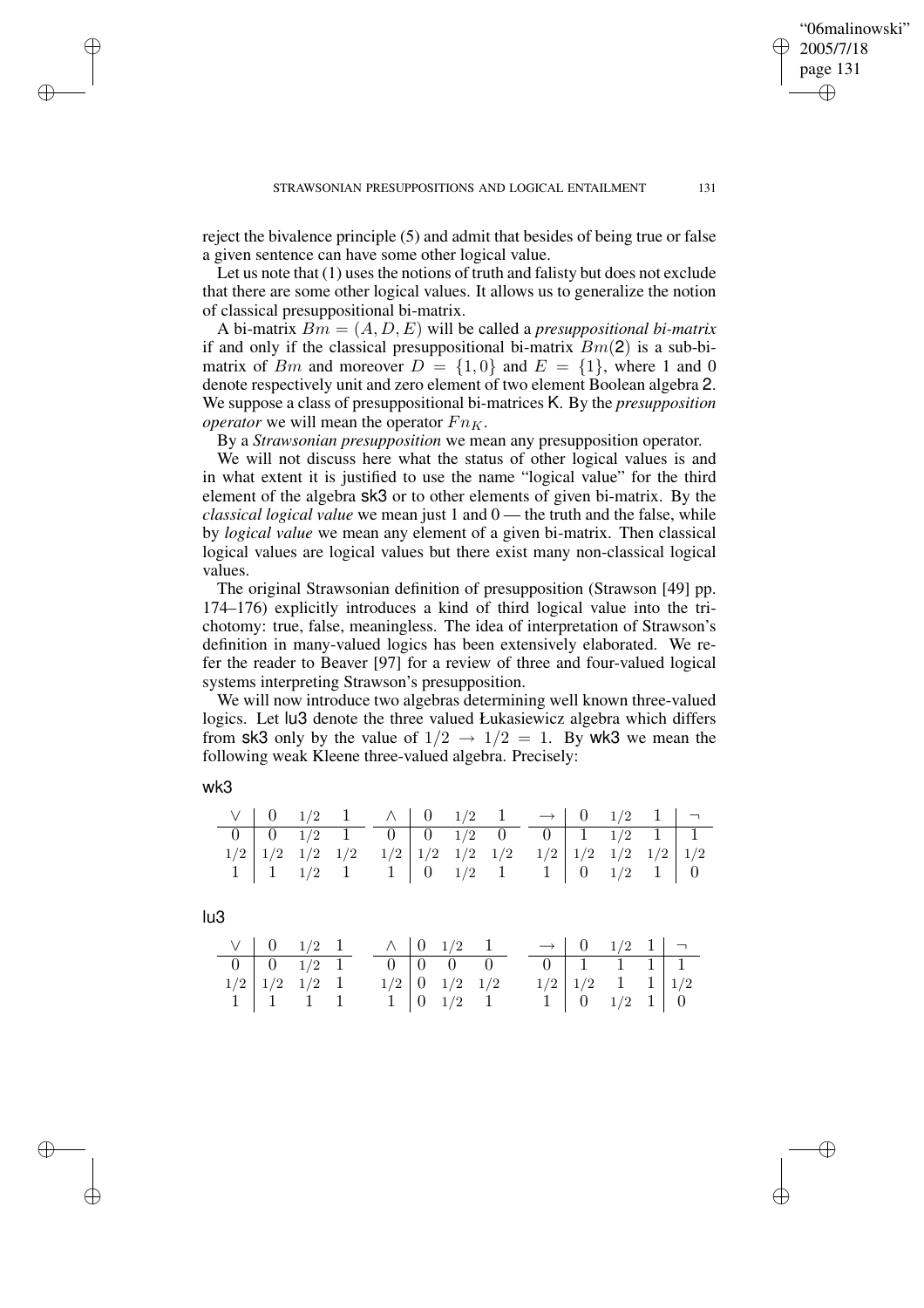# "06malinowski" 2005/7/18 page 132 ✐ ✐

✐

✐

#### 132 JACEK MALINOWSKI

The algebras sk3, wk3, lu3 determine three different three valued logic in the same language. Let S denote the set of all sentences of that language. For  $A \in \{sk3, wk3, lu3\}$  by  $Bm(A)$  we mean the bi-matrix  $(A, \{1, 0\}, \{1\}),$ where 1 and 0 denote respectively the unit and zero elements of two element Boolean algebra 2.

The following theorem shows that the third logical value does not improve the Strawson's definition.

# *Theorem* 6: *Let*  $Bm \in \{Bm(\text{sk3}), Bm(\text{wk3}), Bm(\text{lu3})\}$  *then:*

*a*)  $Fn_{Bm}$  *is a presupposition operator.* 

*b)* For any set of sentences X the set  $Fn_{Bm}(X)$  consists of classical tau*tologies).*

*Proof.* a) Obviously, both lu3 and wk3 contain two-element Boolean algebra 2 as a subalgebra. Hence  $Bm(2)$  is a sub-bi-matrix of  $Bm(\text{lu3})$  as well as of  $Bm$ (wk3) and of  $Fn_{Bm(lu3)}(\emptyset)$ .

We will prove b) for  $Bm$ (sk3). The proof for the remaining two algebras is similar.

It is easy to check that  $Bm(2)$  is a sub-bi-matrix of  $Bm(\text{sk3})$ . Hence from theorem 4 we deduce that for any sentence  $P$  and any set of sentences X, if  $P \in Fn_{Bm}(sks)(X)$ , then  $P \in Fn_{Bm}(2)(X)$ . Then from theorem 5 we deduce that  $P$  is a classical tautology.  $\square$ 

Let us note that  $Fn_{Bm}(X)$  usually does not contain all classical tautologies. The following theorem describes some properties of  $Fn_{Bm}(X)$ . Its easy proof is left to the reader.

*Theorem* 7: Let  $Bm \in \{Bm(\text{sk3}), Bm(\text{wk3}), Bm(\text{lu3})\}$ . *Then:*  $a)$   $Fn_{Bm(\textsf{sk3})}(\emptyset) = Fn_{Bm(\textsf{sw3})}(\emptyset) = \emptyset.$ b)  $Fn_{Bm(\mathsf{lu3})}(\emptyset)$  consist of all tautologies of three valued Łukasiewicz logic.

*c*) If T is the set of all classical tautologies then for  $X \subseteq T F n_{Bm}(X) = T$ . *d)* For any set  $X$   $Fn_{Bm}(X) \in \{\emptyset, S, T\}$ .  $\Box$ 

The sets of tautologies of the strong Kleene three-valued logic and the weak Kleene three-valued logic are empty. As a consequence theorem 7 shows that the set  $Fn_{Bm}(X)$  varies between the set of respective threevalued tautologies and the set of classical tautologies.

Theorems 6 and 7 show that three-valued logics do not work better for the formalization of presupposition than classical logic does on the contrary, in a sense, it work even worse than classical logic. Classical logic does not give us a good tool for formalization of presupposition not because any tautology is a presupposition of any sentence – this is in principle acceptable – but because no contingent sentence can be a presupposition. It appears

✐

✐

✐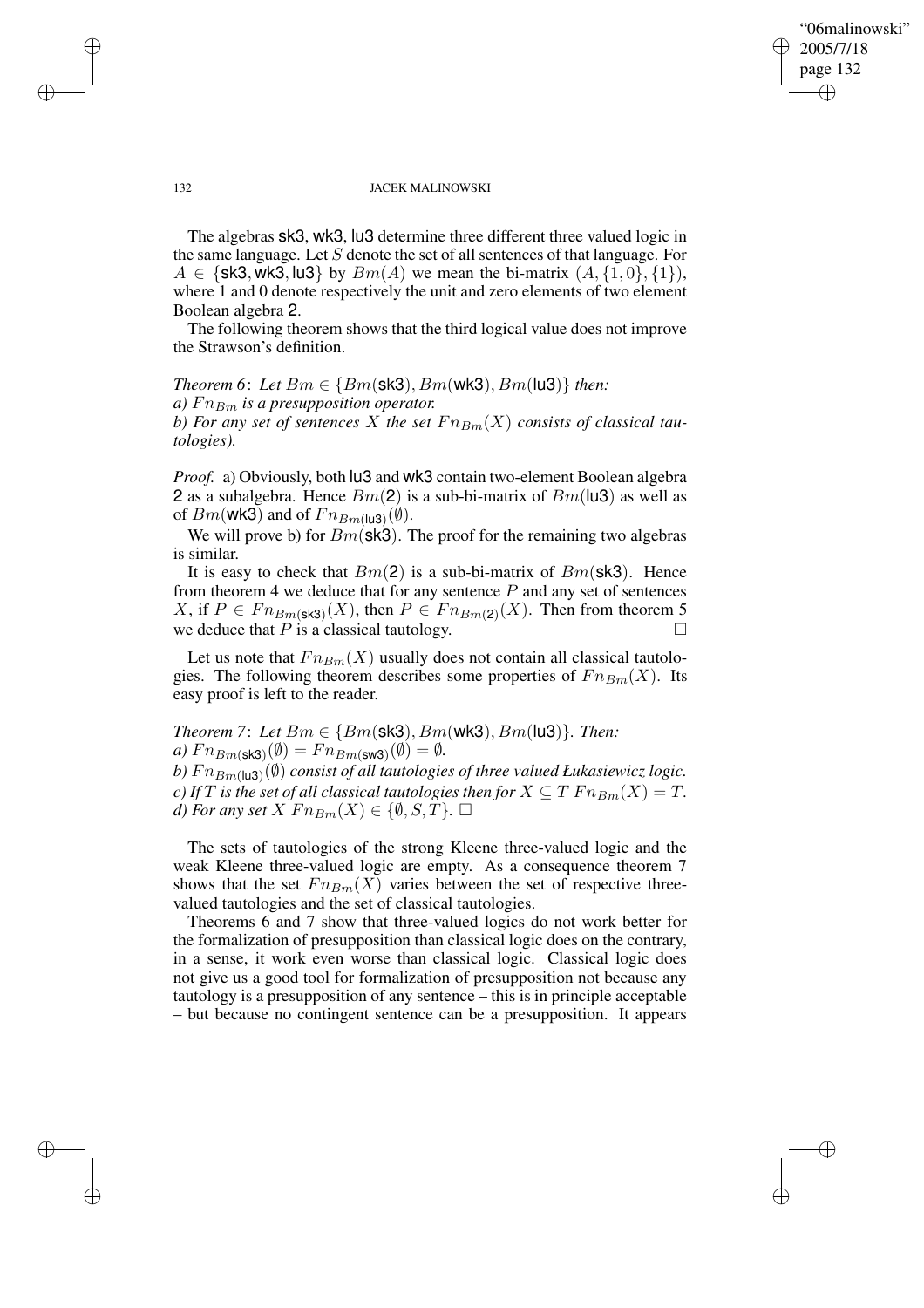✐

that other three-valued logics lead us to narrower class of presuppositions of a given sentence than classical logic does.

The following theorem generalizes Theorem 6.

✐

✐

✐

✐

*Theorem 8*: *Let* K *be a class of bi-matrices such that* Bm(2) *is a sub-bimatrix of some bi-matrix from the class* K*. Then for any set of sentences* X *any element of*  $Fn_K(X)$  *is a classical tautology.* 

*Proof.* As  $Bm(2)$  is a sub-bi-matrix of some bi-matrix from K, then from theorem 4 we deduce that for any sentence  $P$  and any set of sentences  $X$ , if  $P \in Fn_{\mathsf{K}}(X)$ , then  $P \in Fn_{Bm(2)}(X)$ . Then from theorem 5 we deduce that  $P$  is a classical tautology.

*Corollary 9*: *For any presupposition operation* Fn *and any set of sentences* X each element of  $Fn_{\mathsf{K}}(X)$  is a classical tautology.

Theorem 8 allows us to exclude a number of large classes of elaborated logical consequences from the set of acceptable candidates for formalization of presupposition by means of Strawson's idea . All the many-valued as well as fuzzy logics satisfy the assumptions of Theorem 8 and hence have to be excluded. Also all the logical systems based on lattice semantics, for example intuitionistic and intermediate logic, orthologics, are excluded for the same reason. Many kinds of relevant logics also possess a matrix semantics based on lattices (see Czelakowski [01] pp. 328–342). In fact it is hard to imagine a logical system formulated in the language with the connectives  $\rightarrow$ ,  $\wedge$ ,  $\vee$  and  $\neg$  which does not satisfy the assumption of theorem 8. The only such logic is trivial inconsistent logic, which, of course, for other reasons cannot serve as a tool for the formalization of the notion of presupposition.

The rest of this section will be devoted to an investigation of presupposition via negation.

A natural question arises. Perhaps the language of classical sentential logic is too poor to formalize the phenomenon of presupposition. What, if we extend it by adding new operators? We are going to show that also this way does not lead us to proper solution. It appears that the results similar to theorem 8 and corollary 9 can be proved for any sentential language which is an extension of the classical one.

Let  $S_0$  denote the language of classical logic, i.e. the language with two binary and one unary connective corresponding respectively to conjunction, disjunction and negation. A sentential language S will be called an *extension* of  $S_0$  if and only if among connectives of S there exists two binary and one unary operators.

According to this definition the modal language with connectives necessitation, conjunction, disjunction and negation is an extension of the classical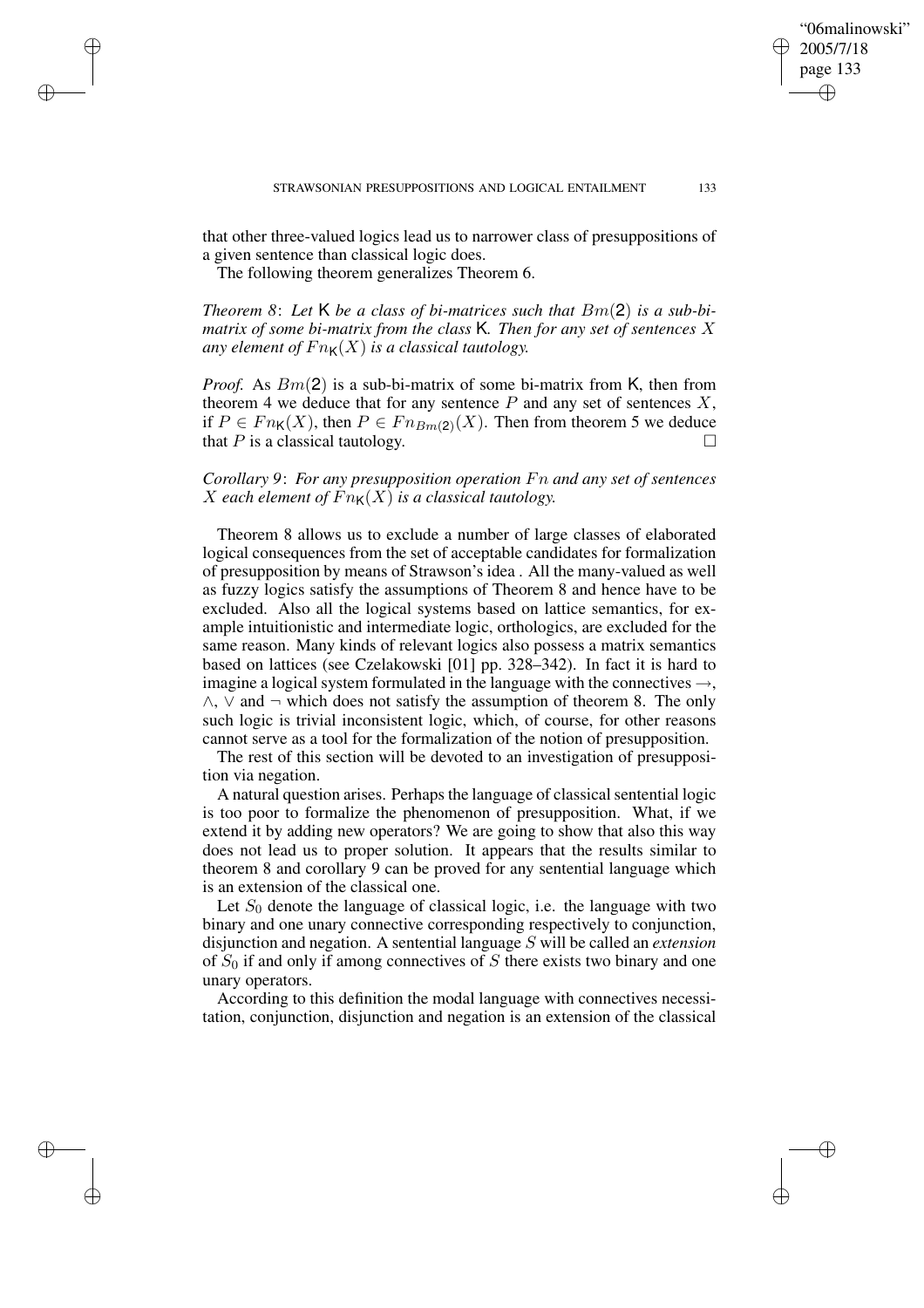✐

#### 134 JACEK MALINOWSKI

language  $S_0$ . More general, any language obtained by adding new connectives to  $S_0$  is an extension of  $S_0$ .

Let a sentential language  $S$  be given together with a consequence operation C. Suppose that S is an extension of  $S_0$ . It is easy to observe that any sentence of  $S_0$  is also a sentence of S. By a *reduct* of C to  $S_0$  we mean the consequence operation  $C_0$  defined on  $S_0$  in the following way:  $P \in C_0(X)$ if and only if  $P \in S_0$  and  $P \in C(X)$ .

The following notion is crucial for the remaining part of this section. A consequence operation C in the language S will be called *sub-classical* if and only if the following conditions are satisfied:

a) S is an extension of  $S_0$ .

b) For any  $P \in S_0$  and  $X \subseteq S_0$  if  $P \in C(X)$ , then  $P \in Cn_{M(2)}(X)$ , where  $M(2)$  denotes the matrix consisting of two-element Boolean algebra 2 with its unit element as the only designated element.

The notion of sub-classical logic is very broad. It is hard to find a logic which is not sub-classical. We will show this in the following example and theorems:

*Example 10*: a) By the classical sentential logic we mean the consequence operation Cl determined by the class of matrices of the form  $(A, \{1\})$ , where A is a Boolean Algebra and 1 is its unit. It is well known that in particular  $Cl = Cn_{M(2)}$ , hence Cl is sub-classical.

b) By the trivial (inconsistent) logic  $Tr$  we mean the consequence operation in the language S defined in the following way:  $Tr(X) = S$  for any set of sentence X*.* Obviously Tr is not sub-classical.

c) If a logic C in the language  $S_0$  is weaker than the classical logic Cl, then  $C$  is sub-classical.

We will show a broad class of modal logical consequences satisfying the condition of sub-classicality. However, we have to start by introducing some preliminary notions.

Let  $S_{\Box}$  denote a *modal sentential language* i.e. the language  $S_{\Box} = (S, \Box)$ ∨, ∧, ¬, □). Obviously  $S$  is an extension of the classical language  $S_0$  by adding to it a necessitation connective  $\Box$ . By a *modal system* we mean any set of sentences of the language  $S_{\Box}$  containing all classical tautologies and closed under substitution and modus ponens. A modal system L is called *classical* (see Segerberg [1971]), if L is closed under the rule of extensionality:  $P \leftrightarrow Q \vdash \Box P \leftrightarrow \Box Q$ . It is easy to observe that any normal modal system is classical, but also many of non-normal modal system are classical. For details we refer to the monograph G. E. Hughes, M. J. Cresswell [96].

✐

✐

✐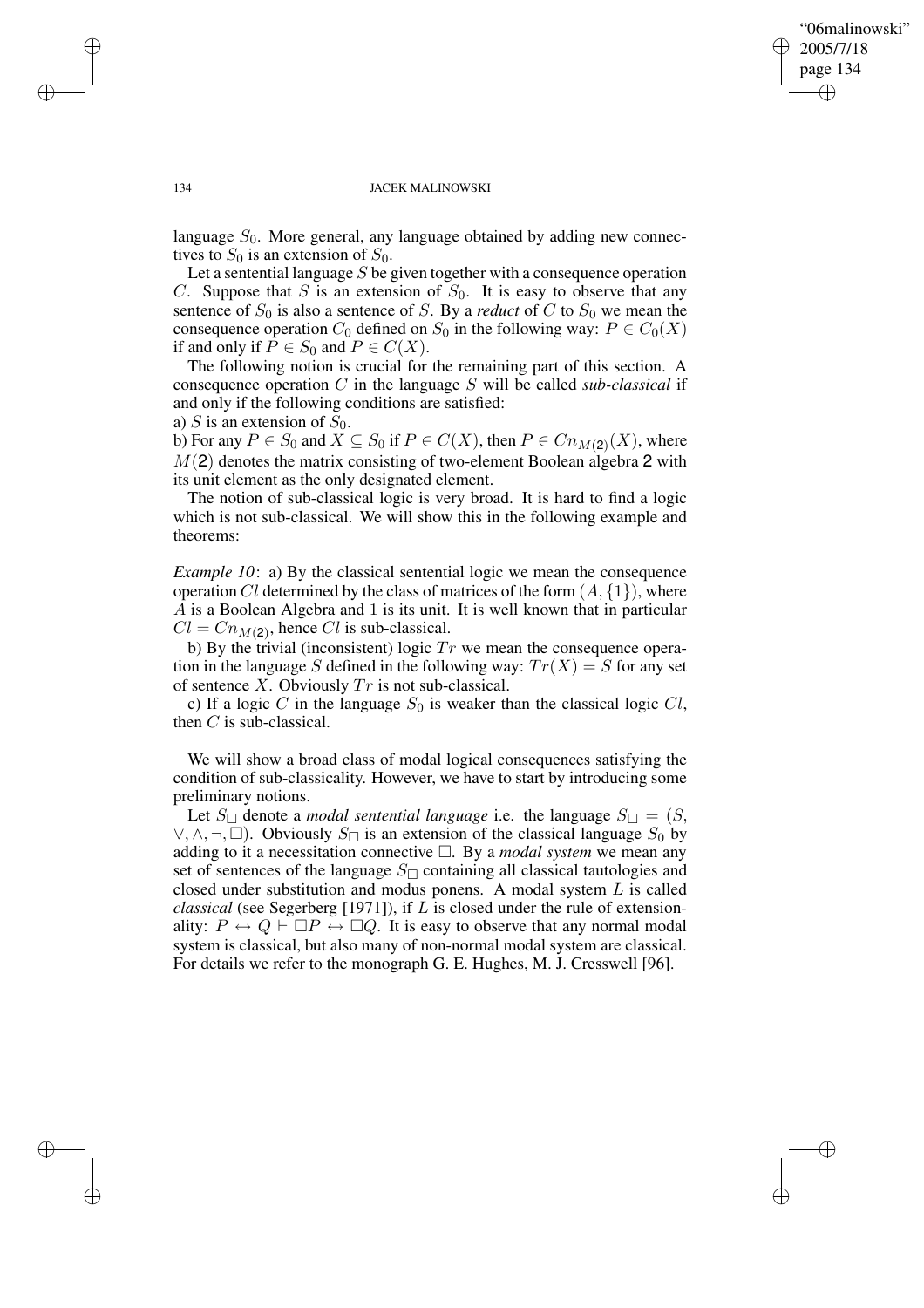The notion of a modal system, in principle, does not equip us with the notion of entailment. We will define two types of modal consequence operations formalizing modal logical entailment.

✐

✐

✐

✐

Suppose that a modal system L is given. By  $L^{\rightarrow}$  we mean the consequence operation in the language S $\Box$  defined in the following way: for any set  $X \subseteq$  $S_{\Box} L^{\rightarrow}(X) \subseteq S_{\Box}$  is the least set of sentences containing L and X and closed with respect to modus ponens. Thus  $L^{\rightarrow}(\emptyset) = L$  is closed under substitution while, in general  $L^{\rightarrow}(X)$  does not need to be closed under substitution.

In the literature one can also find another notion of modal entailment. Thus, by  $L_{\Box}^{\rightarrow}$  we mean the consequence operation in the language  $S_{\Box}$  defined in the following way: for any set  $X \subseteq S_{\square} L_{\square}^{\rightarrow}(X) \subseteq S_{\square}$  is the least set of sentences containing  $L$  and  $X$  and closed with respect to modus ponens and the rule of necessitation  $P \vdash \Box P$ .

An algebra  $A = (A, \wedge, \vee, \neg, \Box)$  is called a *minimal modal algebra* if  $(A, \wedge, \vee, \neg)$  is a Boolean algebra. Let L be a modal system. We say that a minimal modal algebra A is *appropriate* for the system L, if  $(A, \wedge, \vee, \neg)$ is a Boolean algebra and A satisfies the equations  $P_A = 1$  (where  $P_A$  is a term over A corresponding to the sentence P) for all  $P \in L$ .

For example a minimal modal algebra appropriate for the modal system S4 satisfies the conditions:  $\Box(x \land y) = \Box x \land \Box y$ ,  $\Box 1 = 1$ ,  $\Box x \leq x$ ,  $x = \Box \neg \Box \neg x, \Box x = \Box \Box x.$ 

*Theorem 11*: (J.Malinowski [89]) *For any classical modal system* L*, the* consequence operations  $L_{\square}^{\rightarrow}$  and  $L^{\rightarrow}$  are determined respectively by the fol*lowing classes* M<sup>L</sup> *and* NL*, where*

 $M_L$  *is the class of all matrices of the form*  $(A, \{1\})$ *, where A is appropriate for* L *and 1 is unit element of* A*.*

 $N_L$  *is the class of all matrices of the form*  $(A, D)$ *, where* A *is appropriate for*  $L$  *and*  $D \subseteq A$  *satisfies the following conditions:* 

*a) for any*  $a, b \in D$  *and*  $c \in A$   $a \wedge b, a \vee c \in D$ ;

*b*) *for any set*  $E \subseteq D$  *if all elements of*  $E$  *satisfy the condition, if*  $a \leftrightarrow b \in$  $E$  then  $\Box a \leftrightarrow \Box b \in E$ , then  $E = \{1\}$ .

*Theorem 12*: *For any classical modal system* L *the consequence operations*  $L_{\square}^{\rightarrow}$  and  $L^{\rightarrow}$  are sub-classical.

*Proof.* Let  $2_{\square}$  denotes two-element minimal modal algebra. Two-element Boolean algebra 2 is a reduct of  $2\Box$  to Boolean operations. It is easy to check that for any  $P \in S_0$  and  $X \subseteq S_0$  if  $P \in Cn_{(2_{\Box},\{1\})}(X)$ , then  $P \in$  $Cn_{(2,\lbrace 1 \rbrace)}(X)$ . Observe that the matrix consisting of  $2_{\square}$  and its unit element as a set of designated elements belong to  $M_L$  as well as to  $N_L$ .

"06malinowski" 2005/7/18 page 135

✐

✐

✐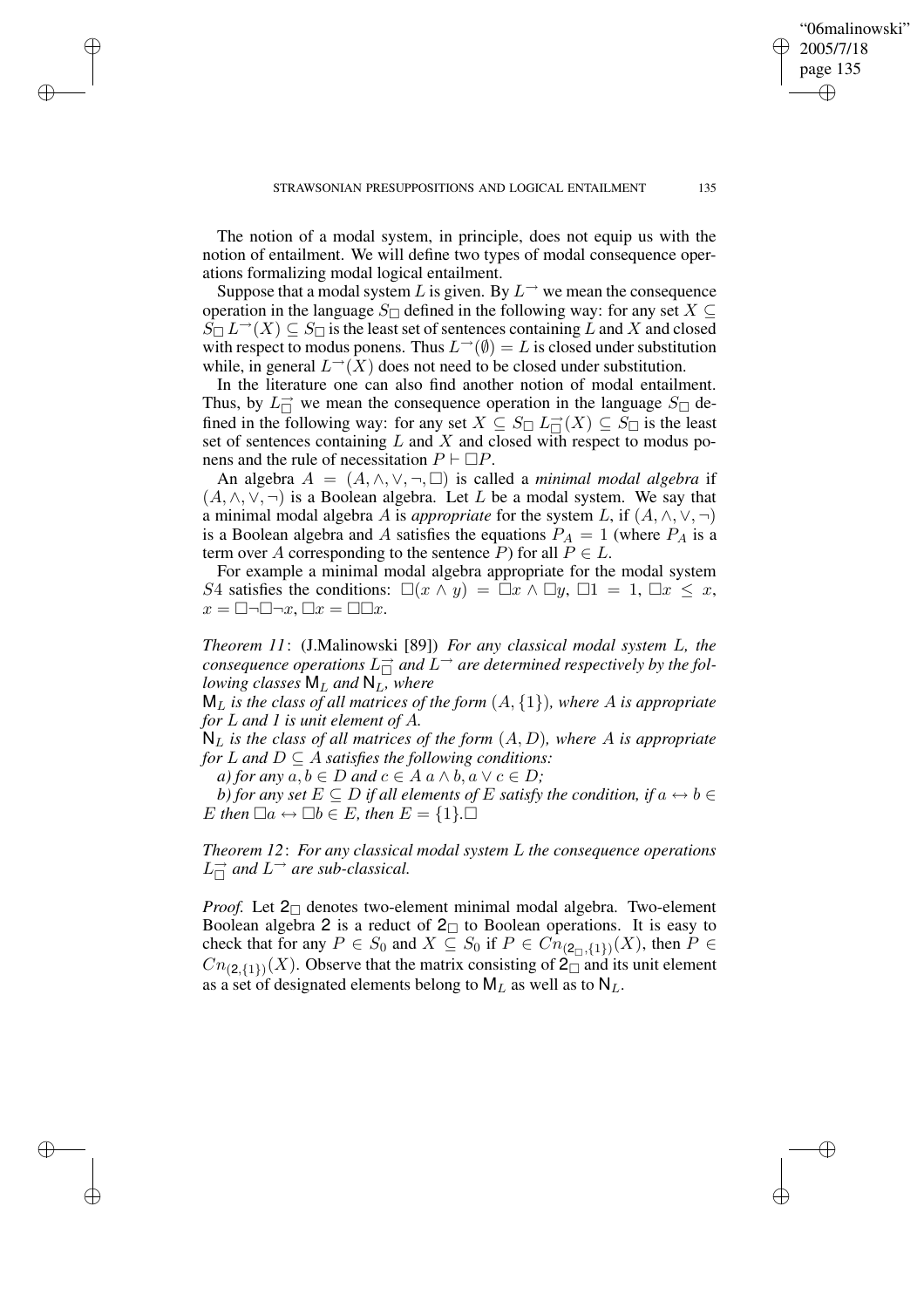✐

### 136 JACEK MALINOWSKI

Suppose a classical modal system L, and suppose that  $P \in S_0$  and  $X \subseteq S_0$ and  $P \in L^-_{\square}(X)$ . By 3.6  $P \in Cn_{\mathsf{M}_L}(X) \subseteq Cn_{(2,\{1\})}(X) \subseteq Cn_{(2,\{1\})}(X)$ . As a consequence  $L<sub>||</sub><sup>\rightarrow</sup>(X)$  is sub-classical.

All the classical tense logic, classical deontic logics and their combinations defined in the way similar to the definition above are sub-classical. More general, any extension of classical logic is sub-classical. It would be a very interesting problem to find a reasonable logic which is not sub-classical.

The main result concerning presupposition via negation is:

*Theorem* 13: *Given a sub-classical logic C and the sentence*  $P, Q \in S_0$ *. Then, if* P C*-presupposes* Q *then* Q *is a classical tautology.*

*Proof.* Suppose that  $P C$ -presupposes  $Q$ , then by the definition (2) we have  $Q \in C(P)$  and  $Q \in C(\neg P)$ . By the definition of sub-classical logic we have that  $Q \in Cn_{M(2)}(P)$  and  $Q \in Cn_{M(2)}(\neg P)$  then for any valuation v such, that  $v(P) = 0$  we have  $v(Q) = 1$  as well as for any valuation w such, that  $w(P) = 1$  we have  $v(Q) = 1$ . As a consequence  $v(Q) = 1$  for any valuation  $v$ .

There is a clear interconnection between Strawsonian presupposition and the presupposition via negation. Given a Strawsonian presupposition operator Pres defined by means of the class of presuppositional bi-matrices K. Then the class of logical matrices  $K' = \{(A, E) : (A, D, E) \in K\}$  determines some consequence operation  $C$ , and hence by means of  $(2)$  it defines presupposition via negation. It is easy to check that both the operators determine the same presuppositions for those sets of sentences for which both of them are defined.

In the same sense the Strawsonian presupposition Pres generalizes the presupposition via negation. (2) make sense only for considering presuppositions of a single sentence. In general, there is no clear method of generalizing (2) for presuppositions of sets of sentences. This results from the use of negation operation. If we do not indicate the concrete logical entailment, we are unable to determine what is the negation of the set of sentences X even if  $X$  is finite. The case of an infinite set  $X$  causes even more problems. If the logical consequence in (2) satisfies de Morgan laws, then we could identify the negation of (finite) set  $X$  with the disjunction of the negations of its elements. However this identification depends strictly on the underlying consequence operation.

The results presented in this paper can be extended for Kartunnen's approach to presupposition (Karttunen [71] (see also Levinson [83] p. 202, J. Martin [77] and [70]). According to it  $P$  presupposes  $Q$  if and only if

✐

✐

✐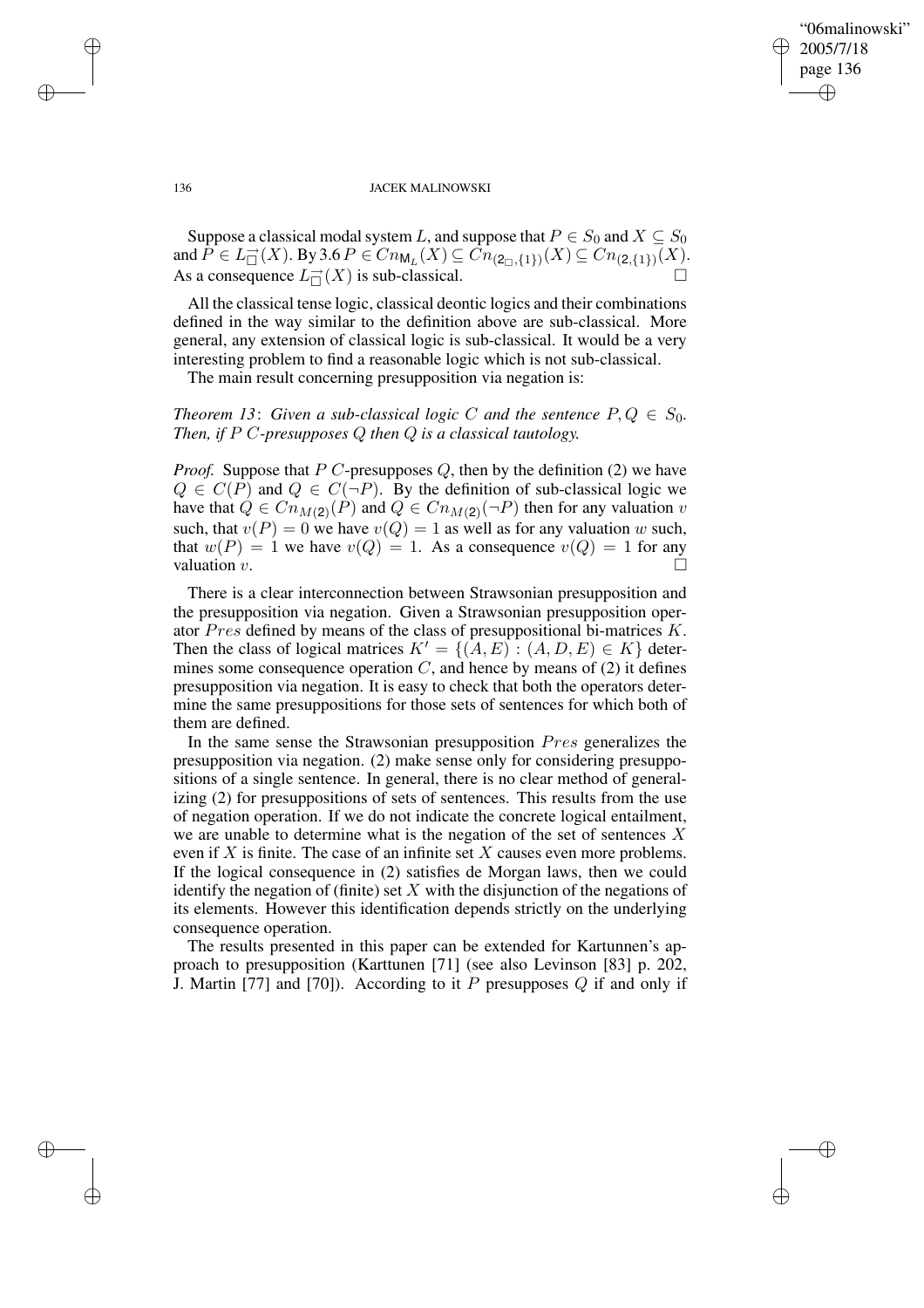"06malinowski" 2005/7/18 page 137

✐

✐

✐

✐

possibility of P entails Q and the possibility of  $\neg P$  entails Q. We leave the presentation of these result to other paper.

### *Conclusion*

✐

✐

✐

✐

The theorems proved in this paper shows that the literal formalization of Strawson's notion of presupposition, based on the sentential logical entailment, does not lead us to any reasonable formal operator of presupposition. However it does not mean that Strawson's idea of presupposition makes no sense. It seems that the problem consists in the misuse of the notion of logical entailment. Let us note that even in the classical Fregean example, the sentence "Kepler died in misery" does not logically entail the sentence "Kepler existed". In the examples presented by Strawson, sentences also do not logically entail their presupposition. It seems that a link between sentences and their presuppositions cannot be determined via a logic. Strawson seems to be aware of it in the following comment on historical approaches to presupposition (Strawson [50]):

"Neither Aristotelian nor Russelian rules give the exact logic of any expressions in ordinary langauge, for ordinary language has no exact logic".

> Institute of Philosophy and Sociology, Polish Academy of Sciences Department of Logic, Copernicus University, Torun E-mail: jacekm@uni.torun.pl

# **REFERENCES**

- [1] D. Beaver [97], Presupposition, in J. van Benthem, A. ter Meulen *Handbook of Logic and Language*, MIT Press.
- [2] J. Czelakowski [01], *Protoalgebraic Logics*, Trends in Logic, Studia Logica Library, Kluwer, Dordrecht.
- [3] G. Frege [1892], Über Sinn und Bedeutung, Zeitschrift für Philosophie und philosophische Kritik, vol. 100, pp. 25–50, english translation (1952): On sense and reference, in: Philosophical writing of Gottlob Frege, P. Geach, M. Black eds., Basil Blackwell Oxford.
- [4] G.E. Hughes, M.J. Cresswell [96], *A New Introduction to Modal Logic*, Routledge.
- [5] L. Karttunen [71], Some observations on factivity, *Papers in Linguistics*, vol. 4, pp. 55–69.